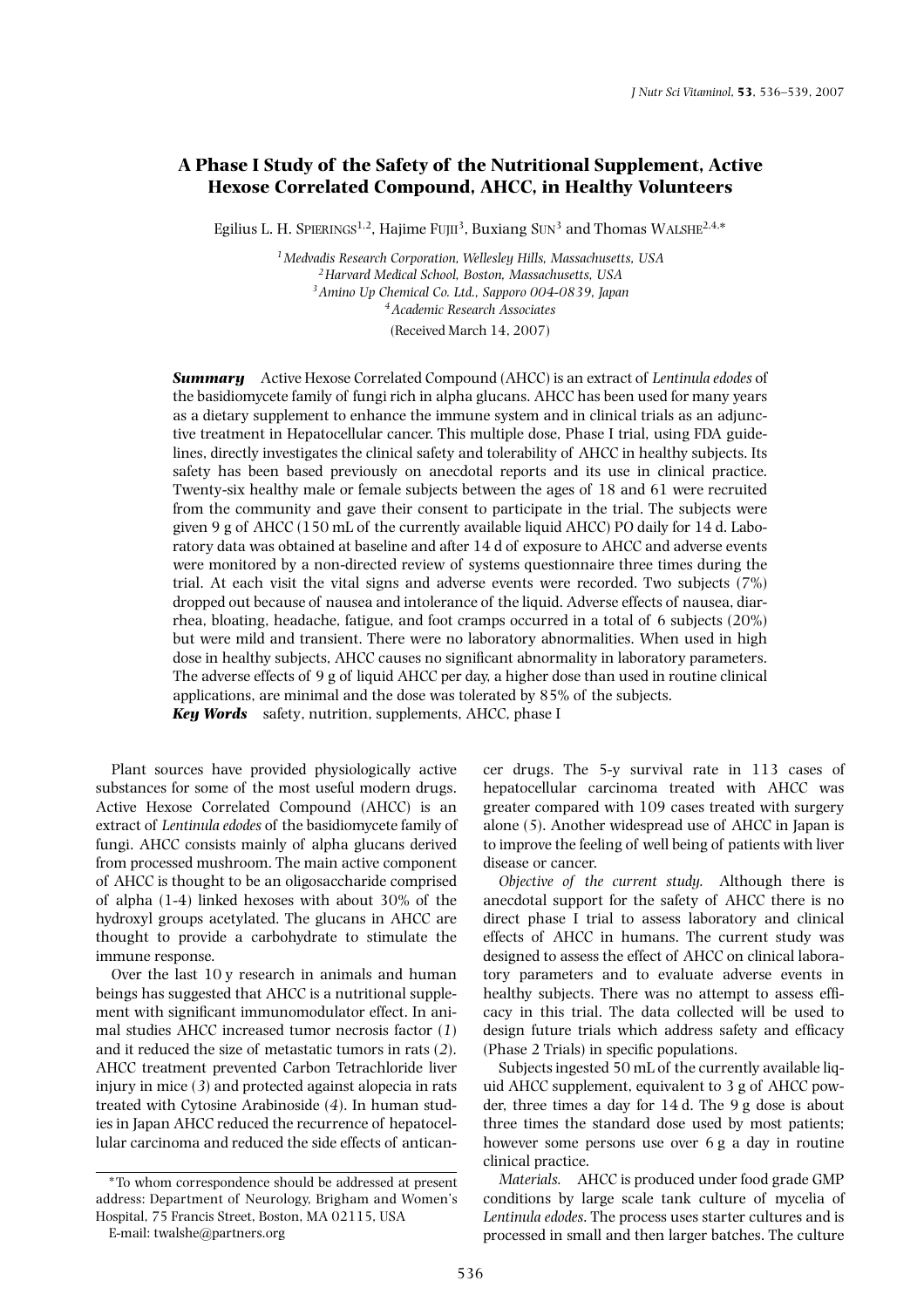medium is a proprietary mixture of malt extract, yeast extract, and rice bran. There are no salts, minerals, antibiotics, or growth factors added to the culture. The rice bran is monitored for aflatoxins and pesticide residue before it is used. The insoluble portion is removed in the manufacturing process. The soluble fraction which contains the polysaccharides, low molecular weight material, salts, and protein is separated by centrifugation, concentrated by evaporation, and sterilized by autoclaving. After filler is added the mixture is freeze dried to the AHCC powder used in other applications or sold as a raw material. The manufacturing process is rigidly controlled to prevent contamination, bacterial growth, and failure of purity.

*Previous safety data.* In a single oral dose toxicity study in Sprague Dawley rats 12,500 mg/kg caused no deaths and no changes at autopsy (*6*). Intra peritoneal toxicity in rats showed an  $LD_{50}$  of 8,490 mg/kg in male rats and 9,849 mg/kg in female Sprague Dawley rats (*7*). A study to investigate the potential of AHCC to induce genetic mutation in bacteria using *Salmonella typhimurium* TA102, TA1535 and TA1537 was completed in 2005. It was concluded that AHCC was not mutagenic to the tester strains under the conditions of the trial (*8*).

In human trials there have been no significant adverse events reported. There are currently about 25 to 50 thousand persons using AHCC every day in Japan and the rest of the world. The manufacturer estimates that over 300,000 persons have been exposed to AHCC in the 10 y of its production. In the routine use of AHCC in clinical settings no significant adverse effects have been reported (*9*, *10*) There have been no reports directly to the manufacturer about significant adverse events of AHCC.

*Methods*. This was an open label trial using the FDA guidelines for phase I trials. The trial was done at Med-Vadis Research Corporation, Wellesley, Massachusetts, USA. Twenty-six healthy male or female subjects between the ages of 18 and 60 were recruited from the community by advertisements in local media and from other sources between April and June 2005. The subjects were paid 55 dollars at each visit for their participation in the trial. The study was approved by an accredited IRB (Asentral IRB, 15 Main Street, Salisbury, MA 01952). All subjects signed an informed consent. The inclusion and exclusion criteria are listed in Tables 1 and 2. The subjects took 50 mL of liquid, containing 3 g of AHCC, three times a day for 14 d. The first dose was taken in the research center to assure the subject could

Table 1. Inclusion criteria.

Signed informed consent Age 18 to 60 No previous use of AHCC No history of significant illness

Willing to ingest the liquid AHCC in the quantity required in the study

tolerate the liquid. The subject received 7 d supply of the AHCC and returned to receive the second 7-d supply at an interim visit (Visit 2). Compliance, adverse events, and vital signs were assessed at Visit 2 and after 14 d at Visit 3. Laboratory data was collected at baseline (Visit 1) and at Visit 3. Compliance was monitored by bottle counts and dosing diaries at Visit 2 and Visit 3.

Safety Evaluation was based on the laboratory data obtained at baseline and after 14 d exposure to the study compound. The laboratory assays were done by Quest Diagnostics, 415 Massachusetts Avenue, Cambridge, Massachusetts, a certified clinical laboratory. Adverse events were monitored by an non-directed review of systems questionnaire administered after the initial dose of the compound, at the 7-d interim and the 14-d final visit. The following laboratory parameters were measured: white blood count, hematocrit, hemoglobin, platelet count, alanine aminotransferase, aspartate aminotransferase, alkaline phosphatase, blood urea nitrogen, total protein, bilirubin, creatinine, calcium, magnesium, glucose, electrolytes, amylase, lipase, prothrombin time, partial thromboplastin time, thyroid stimulating hormone, urine analysis (including microscopic) and 12-lead electrocardiogram.

*Adverse event definitions, causality and severity.* Adverse events were defined by the subject's response to the nondirected questionnaire or to abnormal laboratory results.

An adverse event was defined as any undesirable event that occurred to a subject during the course of the study. The severity of each adverse event was characterized and then classified into one of three categories: Mild: The adverse event did not interfere in a significant manner with the patient's normal function; it is an annoyance. Moderate: The adverse event produced some impairment of function, but is not hazardous to health; it is uncomfortable. Severe: The adverse event

Table 2. Exclusion criteria.

Use of any prescribed medication currently or within the last 30 d except oral contraceptives Use of any other supplements during the trial Any diagnosed medical condition which might confound the evaluation of safety

History of clinically significant depression, anxiety or other psychiatric conditions

History of allergic reactions to drugs, bee sting or other common antigens

Pregnancy

Breast feeding

Abnormality on any screening lab tests done in this study Cold, flu or any upper respiratory condition within the last month

Gastrointestinal condition (colic, diarrhea, viral or other) within the last month

Chronic fatigue, fibromyalgia, arthralgias, and other pain symptoms

Chronic low back pain

Other symptoms unexplained and untreated which are recurrent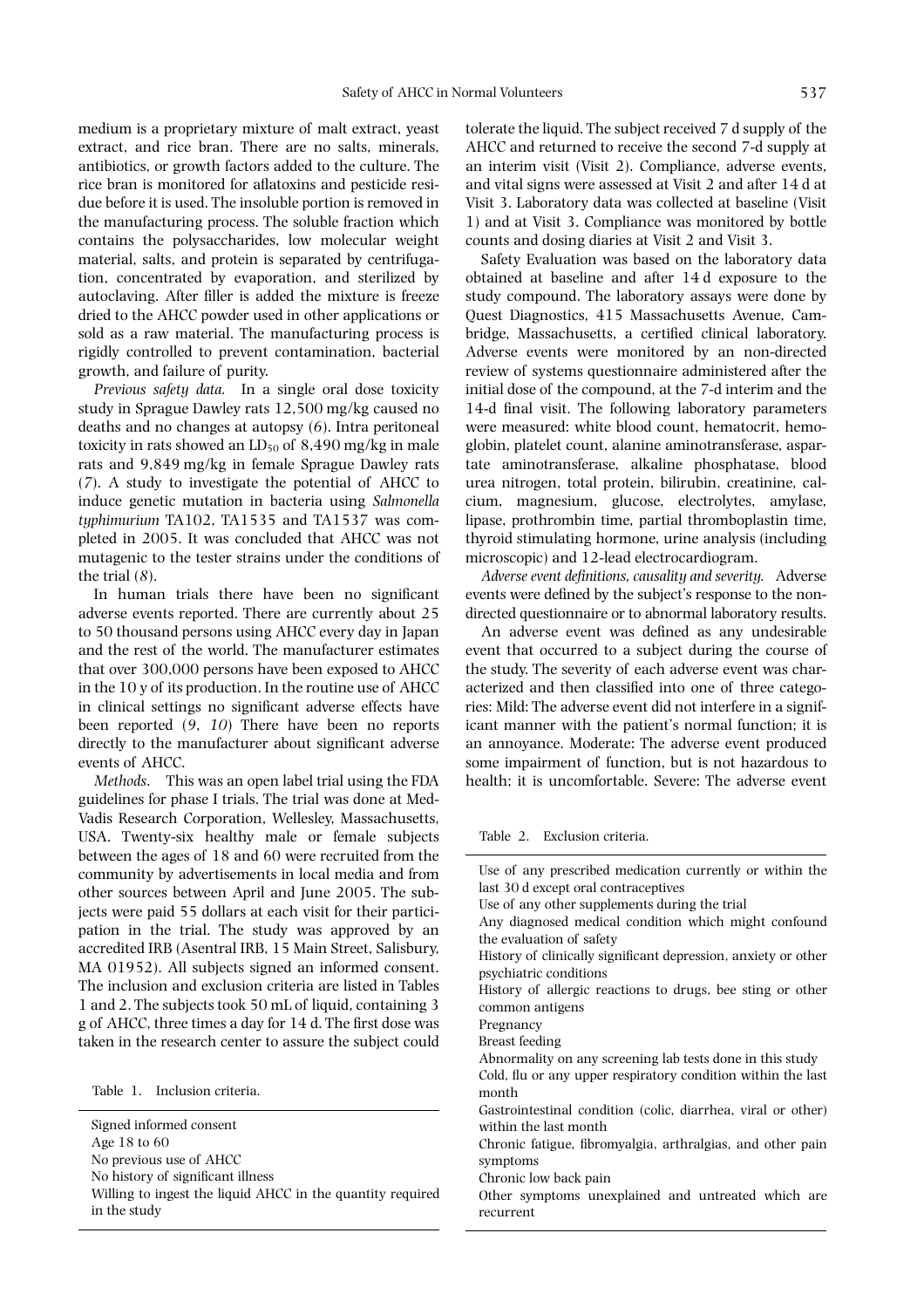

Fig. 1. Study Flow Diagram.

- 2 subjects dropped out of the trial while on AHCC (7%) 1 had nausea and vomiting during week one
- 
- 1 could not tolerate the smell of the liquid supplement, felt nauseated, and stopped after 20 doses
- 4 completed subjects reported mild, transient adverse events (15%)
	- Headache at Visit 2 which was not reported at Visit 3 Cramps in the toes at Visit 2 not reported at Visit 3 Mild diarrhea and bloating at Visit 3 only Fatigue at Visit 3 only
- There were no consistent adverse events reported

produced significant impairment of function or incapacitation; it is a hazard to the patient's health. These designations are based on the investigator's judgment of the patient's report.

An adverse event was considered "not related" to the study compound if any of the following existed in the judgement of the investigator: 1. An unreasonable temporal relationship between the study and the onset of the adverse event; 2. A causal relationship between the study and the adverse event is biologically implausible; 3. A more likely alternative explanation for the adverse event is present.

#### **RESULTS**

#### *Demographics*

Of the 30 subjects enrolled, 26 subjects completed the trial. There were 15 females and 11 males enrolled in the trial. The mean age was 34 with a range of 19 to 61. There were 20 whites, 3 blacks, 1 asian, 1 hispanic, and 1 who did not give an ethnicity. Compliance was 100% in 16 subjects, and the other 10 missed only one or two doses. The mean compliance for the 26 completed subjects was 99%.

### *Adverse events*

Two enrolled subjects withdrew consent before the first dose. Two subjects dropped out before the study was completed (7%). Four subjects reported adverse

Table 4. Laboratory results (mean values $\pm$  standard deviation for 26 subjects).

| Parameter            | <b>Baseline</b> | Final          |
|----------------------|-----------------|----------------|
| Systolic BP (mmHg)   | $112 \pm 14.8$  | $114 \pm 15.8$ |
| Diastolic BP (mmHg)  | $71 \pm 9.2$    | $72 \pm 13.5$  |
| Pulse (per min)      | $73 \pm 11.1$   | $76 \pm 12.3$  |
| WBC $(K/\mu L)$      | $7 + 1.7$       | $7 + 1.4$      |
| HCT (%)              | $41 \pm 4.1$    | $42 \pm 4.0$   |
| HBG (g/dL)           | $14 \pm 1.4$    | $14 \pm 1.4$   |
| Platelets (u/mL)     | $259 \pm 69.3$  | $269 \pm 61.4$ |
| PT(s)                | $11 \pm 0.5$    | $10\pm0.5$     |
| PTT(s)               | $29 + 1.5$      | $28 \pm 1.4$   |
| TSH (mL IU/L)        | $2 \pm 0.8$     | $2 + 1.0$      |
| BUN (mg/dL)          | $15 + 4.3$      | $14 \pm 4.6$   |
| Creatinine $(mg/dL)$ | $1\pm0.1$       | $1 \pm 0.1$    |
| $Ca$ (mg/dL)         | 9 ± 0.4         | 9 ± 0.4        |
| $Mg$ (mg/dL)         | $2 \pm 0.1$     | $2 \pm 0.1$    |
| Glucose (mg/dL)      | $5 + 13.5$      | $84 \pm 10.3$  |
| Na (mmol/L)          | $139 \pm 1.7$   | $139 \pm 1.9$  |
| $K$ (mmol/L)         | $4 \pm 0.3$     | $4 \pm 0.2$    |
| Cl (mmol/L)          | $104 \pm 1.9$   | $103 \pm 1.6$  |
| $CO2$ (mmol/L)       | $24 \pm 2.0$    | $24 \pm 2.3$   |
| Amylase (U/L)        | $50 \pm 13.6$   | $51 \pm 16.4$  |
| Lipase (U/dL)        | $38 \pm 10.5$   | $37 \pm 10.6$  |
| ALT (U/L)            | $19 + 5.8$      | $22 \pm 9.1$   |
| AST (U/L)            | $21 \pm 8.8$    | $23 \pm 12.5$  |
| ALK PHOS (U/L)       | $64 \pm 20.3$   | $64 \pm 18.0$  |
| Urine analysis       | normal          | normal         |
| <b>EKG</b>           | normal          | normal         |

events while on the AHCC (15%). The adverse events were mild and transient as shown in Table 3. There was no follow up after the subjects stopped the AHCC so we have no data about lingering effects in the two subjects who reported symptoms in the third week. Three subjects had transient complaints which stopped after week one while in the trial.

# *Laboratory data*

There were no significant changes in the laboratory parameters measured between baseline and 14 d on the AHCC in the 26 subjects. There was no clinically significant change in any parameter in any of the 26 subjects who completed the trial, between baseline and the final visit. Table 4 shows the baseline and end of study mean laboratory values for the 26 completed cases. The urine analysis and the EKG were normal before and after exposure to AHCC. There was no final laboratory collected on the two subjects who dropped out after taking the AHCC.

## **DISCUSSION AND CONCLUSIONS**

AHCC caused no significant laboratory abnormality in doses of 9 g a day in the 26 healthy subjects reported here. The mean changes in the baseline and the final visit laboratory parameters as reported here remained normal.

There were 6 subjects (6/28 or 20%) who reported adverse effects while taking the supplement and two (2/ 28 or 7%) dropped out because of nausea and inability

Table 3. Adverse events.